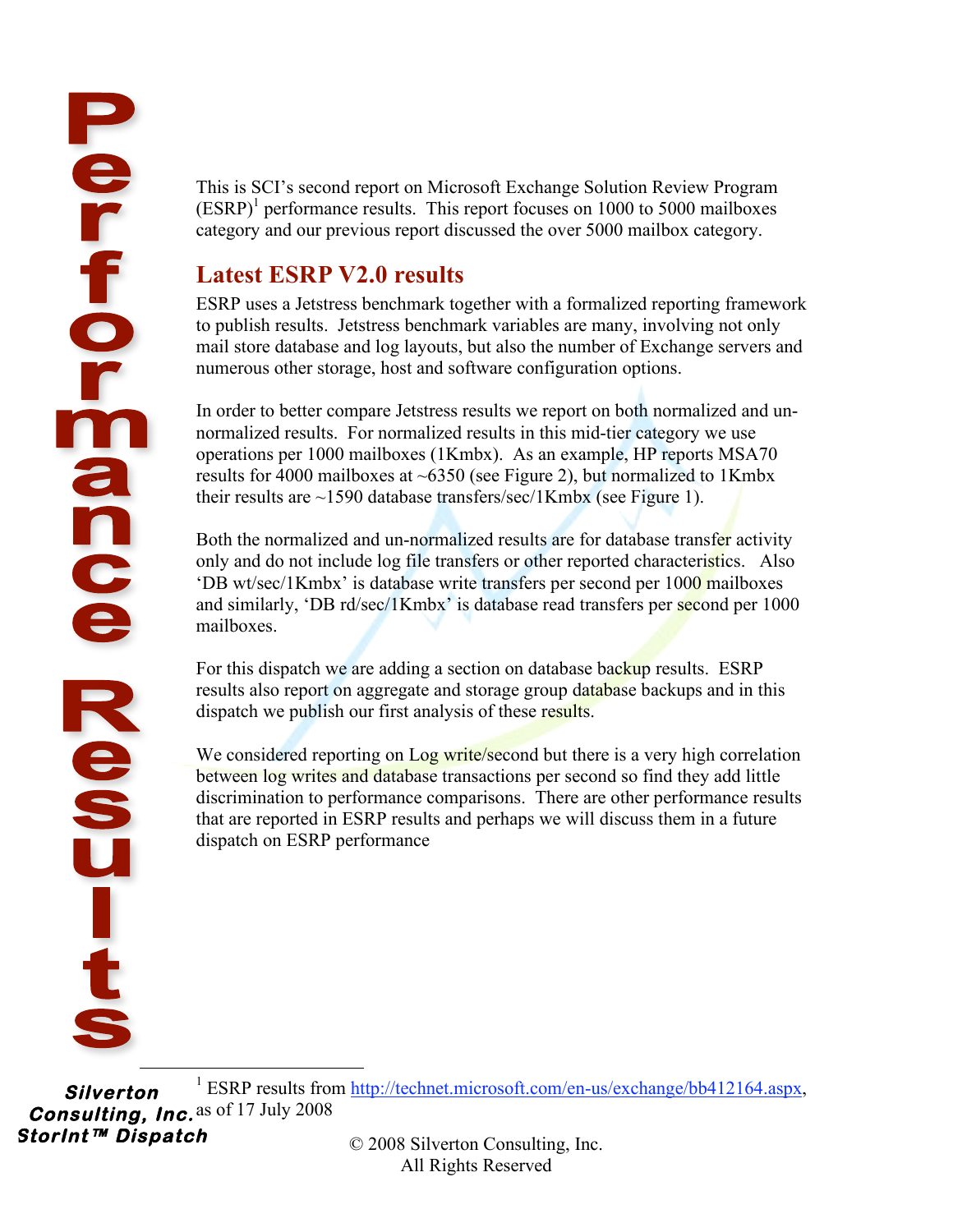

Top 10 ESRP V2.0 normalized (per 1Kmbx) database transfers, for reports on 1K to 5Kmbx, as of 17 July 2008

### **Figure 1 Top 10 ESRP normalized (1Kmbx) data base transfer results**

The Top 3 normalized Jetstress results for the 1000 to 5000 mailbox category were IBM DS3300 in Clustered Continuous Replication(CCR), HP MSA70 with the P800 controller in CCR and the HPMSA60 with the E500 controller in CCR (see Figure 1). A few considerations on normalized results:

- Normalized results can't always scale well. For example, although the IBM DS3300 may do well at 1000 mbx it may or may not scale much beyond that.
- Surprisingly, most subsystems in the top 10 use SAS connections between the Exchange server and storage. However, the top and bottom results (IBM DS3300 and EMC NS40 respectively) use iSCSI. There is no FC storage in the top 10 and the top FC result would show up as number 13 in this chart.
- Another surprise is that the normalized results span a such a large range. The top 10 normalized results range from over 1800 down to around 570 per 1Kmbx. This is much larger than the top category of 5000 mailboxes and over. Not sure why this is more prominent in this category, probably worth some more study but here we just report results.



© 2008 Silverton Consulting, Inc. Page 2 of 4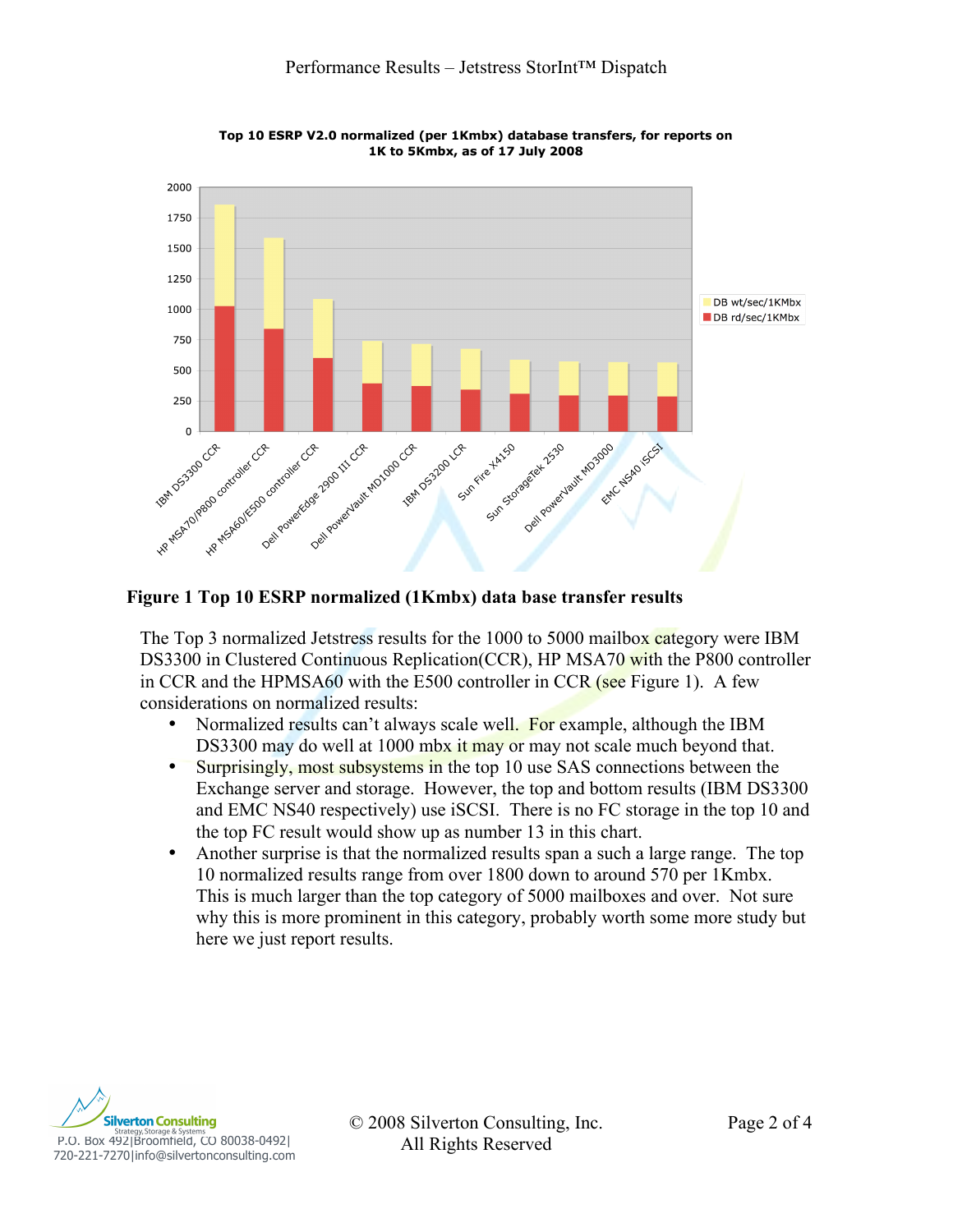

Top 10 ESRP V2.0 aggregate database transfers, for reports on 1K to 5Kmbx, as of 17 July 2008

### **Figure 2 Top 10 ESRP aggregate database transfer results**

We were afraid this chart would show a direct correlation to the number of mailboxes under test. However this is not the case, as top result and the number 4 result (HPMSA70 and Sun StorageTek 2530) report on 4000 mailboxes, while both the Dell and NetApp results in the top 5 were for 5000 mailboxes. For this category there does not seem to be a direct correlation between mailbox count and database transfers.

The top 3 subsystems in this category are HP MSA70 with P800 controller CCR, HP MSA60 with E500 controller CCR and Dell PowerVault MD3000i with 4000, 2500, and 5000 mailboxes respectively. A few considerations about un-normalized results:

- One can easily see significant performance advantages here where the top result is over 2X the nearest competition. Furthermore any of the other results in the top 5 were over 2X the bottom of the top 10.
- Here there are a few more iSCSI results three out of the top 10 and two of which were in the top 5.
- The database transfers to number of mailboxes doesn't correlate well in this category at all.



© 2008 Silverton Consulting, Inc. Page 3 of 4